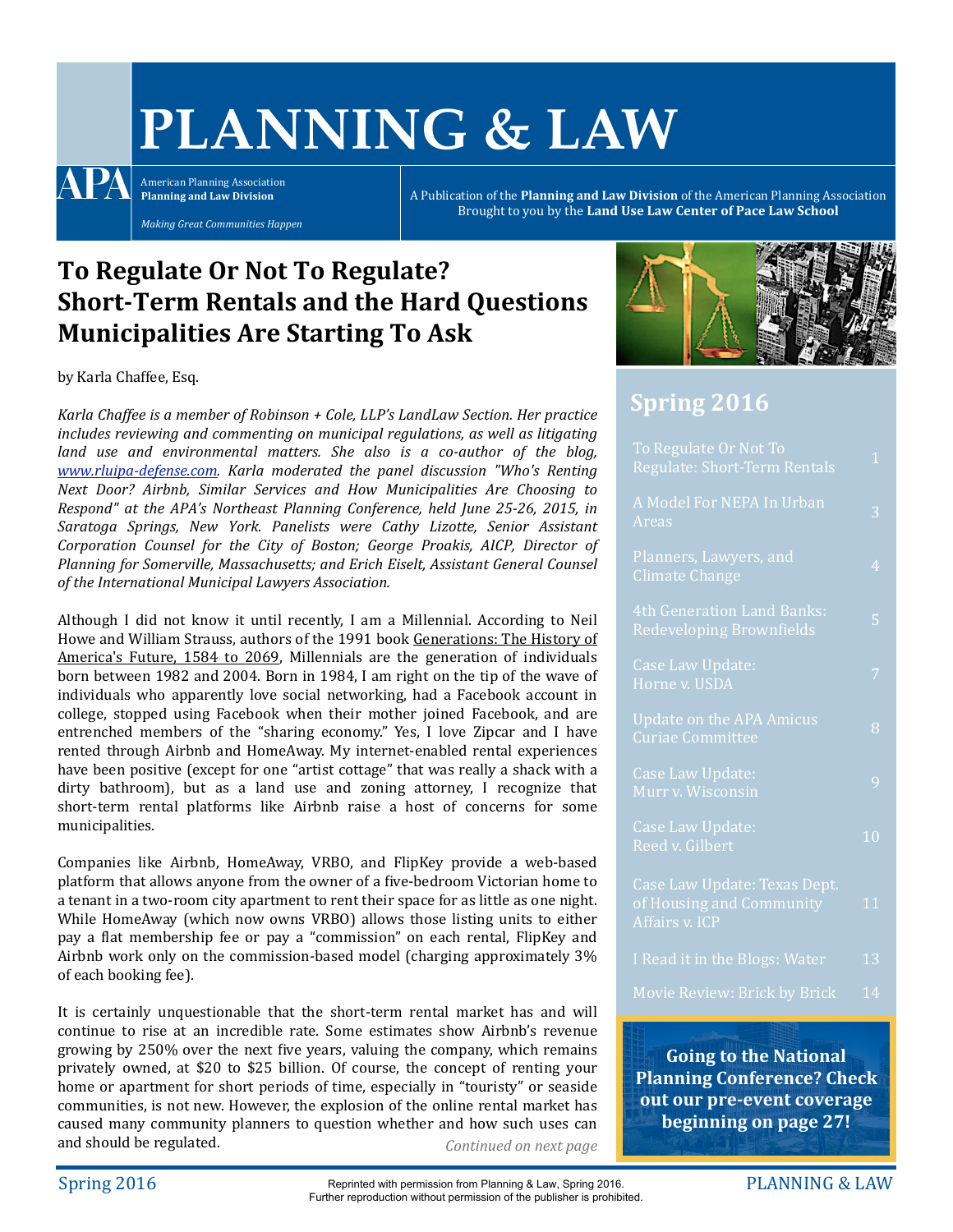

## **Short-Term Rentals**

*continued from previous page*

#### **Potential Short-term Rental Externalities**

There are plenty of horror stories about renters who view an Airbnb rental as an instant party venue. A favorite recent headline, "Airbnb guests trash Calgary house in 'druginduced orgy" succinctly explains the risks to hosts. Often, less publicized

impacts are felt community-wide. As the percentage of homes or a p a r t m e n t s r e n t e dona short-term basis in neighborhoods rises, so too do the externalities associated with 

transient populations; potential increases in traffic, noise, and trashnot to mention numerous strangers with suitcases-may quickly start to impact the fabric of a neighborhood.

One less obvious impact of the increase in short-term rental prevalence is the displacement of housing stock available for long-term tenancy. Reductions in available housing, especially in metropolitan areas where residential space may already be tight, have already started to push rental and purchase prices up. According to members of the San Francisco Planning Department, who

presented at the 2015 American Planning Association (APA) National Conference in Seattle, the impact of short-term rentals on the affordability of housing is one, if not the largest. concern with the boom of short-term rental use in their city.

In May of last year, San Francisco's Budget and Legislative Analyst's Office issued a report on how short-term rentals affect the City's housing market. Until February of last year, short-term rentals (defined as

THE IMPACT OF SHORT-TERM RENTALS ON THE AFFORDABILITY OF HOUSING IS ONE, IF NOT THE LARGEST, CONCERN WITH THE BOOM OF SHORT-TERM RENTAL USE IN THEIR CITY.

thirty days or less) were illegal in San Francisco, but the City e s t i m a t e s be tween 5 ,249 and  $6,113$  units were rented on Airbnb, despite the restriction. By calculating the

number of "commercial" hosts, those renting an entire housing unit on a short-term basis, the City "estimates that between 925 and 1.960 units citywide have been removed from the housing market from just Airbnb listings." Such units account for between 11% to 23% of the City's total available rental units.

#### **The Positive Side of Short-term Rentals**

The affordability issue, however, is not one-dimensional. Several studies have concluded that short-term

Continued on page 6

## *Planning & Law Newsletter*

**Editor**

Jennie Nolon Blanchard, Esq., MEM, LEED AP *Senior Staff Attorney & Urban Program Specialist, Land Use Law Center, Pace Law School*

## **Student Editorial Board**

Allison Sloto *Managing Editor Student, Pace Law School*

Marissa Weiss *Copy Production & Features Editor Student, Pace Law School*

> Fayanne Betan *Staff Writer Student, Pace Law School*

> Alix Dobles *Acquisitions Editor Student, Pace Law School*

#### **Contributors**

John M. Baker, Esq. *Attorney, Greene Espel PLLP*

Karla Chaffee, Esq. *Attorney, Robinson & Cole LLP*

Leonard Cohen *JD Student, Pace Law School*

Brian J. Connolly, Esq. *Attorney, Otten Johnson Robinson Neff & Ragonetti, P.C.*

Wesley O'Brien, Esq. *Associate, Fried, Frank, Harris, Shriver & Jacobson LLP*

**Brett Peanasky** *JD + MPC Student, University of Pennsylvania*

Kovid Saxena, AICP, LEED AP, ENV SP *Senior Planner, HDR*

Evan Seeman, Esq. **Attorney, Robinson & Cole LLP** 

**J.** Justin Woods *LLM Student, Pace Law School*